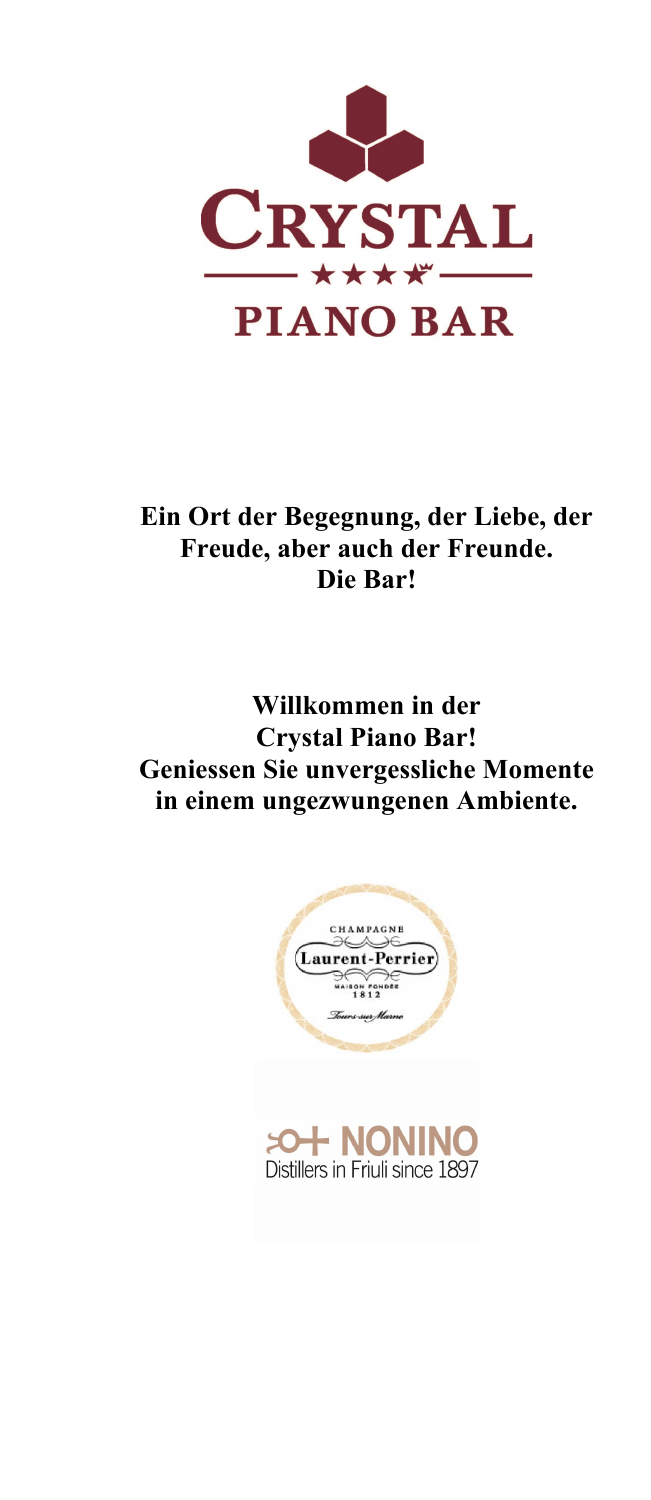| WEISSWEIN                                                     |                  |                  |
|---------------------------------------------------------------|------------------|------------------|
| <b>St.Saphorin</b>                                            | 10cl             | 7.50             |
| <b>Pinot Grigio</b>                                           | 10cl             | 7.50             |
| <b>Riesling &amp; Sylvaner</b>                                | 10cl             | 7.50             |
| <b>Langhe Arneis</b>                                          | 10cl             | 7.50             |
|                                                               |                  |                  |
|                                                               |                  |                  |
| <b>ROTWEIN</b>                                                |                  |                  |
| Pinot Noir, Graubünden                                        | <b>10cl</b>      | 8.00             |
| <b>Nassos Tinto</b>                                           | 10cl             | 9.00             |
| <b>Barbera</b>                                                | 10cl             | 7.00             |
| Château Bordeaux                                              | 10cl             | 11.00            |
|                                                               |                  |                  |
| <b>CHAMPAGNER</b>                                             |                  |                  |
| <b>Laurent-Perrier La Cuvée</b>                               | 10cl             | 18.00            |
| <b>Laurent-Perrier Cuvèe Rosé</b>                             | 10cl             | 24.00            |
| <b>Laurent-Perrier La Cuvée</b>                               | 37 <sub>cl</sub> | 59.00            |
| <b>Laurent-Perrier La Cuvée</b>                               | 75cl             | 105.00           |
| <b>Laurent-Perrier La Cuvée</b>                               | <b>150cl</b>     | 220.00           |
|                                                               |                  |                  |
| <b>Grandes Cuvées</b>                                         | 75 cl            |                  |
| <b>Ruinart Blanc de Blancs</b>                                |                  | 165.00           |
| <b>Dom Perignon Brut</b>                                      | 2010             | 290.00           |
| Dom Perignon Brut, 150cl<br>Perrier-Jouët Blanc de Blancs2002 | 2004             | 780.00           |
| <b>Cristal Louis Roederer</b>                                 |                  | 550.00           |
| Laurent-Perrier Grand Siécle N°25                             | 2007             | 390.00<br>280.00 |
|                                                               |                  |                  |
| <b>Rosés</b>                                                  |                  |                  |
| <b>Laurent-Perrier Cuvée Rosé</b>                             | 75cl             | 165.00           |
| Laurent-Perrier Cuvée Rosé 150cl                              |                  | 330.00           |
| <b>Billecart Salmon Rosé</b>                                  | 75cl             | 165.00           |
| <b>Billecart Salmon Rosé</b>                                  | <b>150cl</b>     | 330.00           |
| Perrier-Jouët, Blason Rosé                                    | 75cl             | 180.00           |
| Dom Perignon Rosé 2006                                        | <b>75cl</b>      | 690.00           |
| Dom Perignon Rosé 2003                                        | <b>150cl</b>     | 1'280.00         |
| <b>Krug Rosé</b>                                              | <b>150cl</b>     | 1260.00          |
| <b>Cristal L. Roederer 2007</b>                               | <b>150cl</b>     | 3'690.00         |
| <b>Franciacorta Bollicine</b>                                 |                  |                  |
| <b>Franciacorta Plozza</b>                                    | <b>10cl</b>      | 12.00            |
| <b>Franciacorta Plozza</b>                                    | 75cl             | 75.00            |
|                                                               |                  |                  |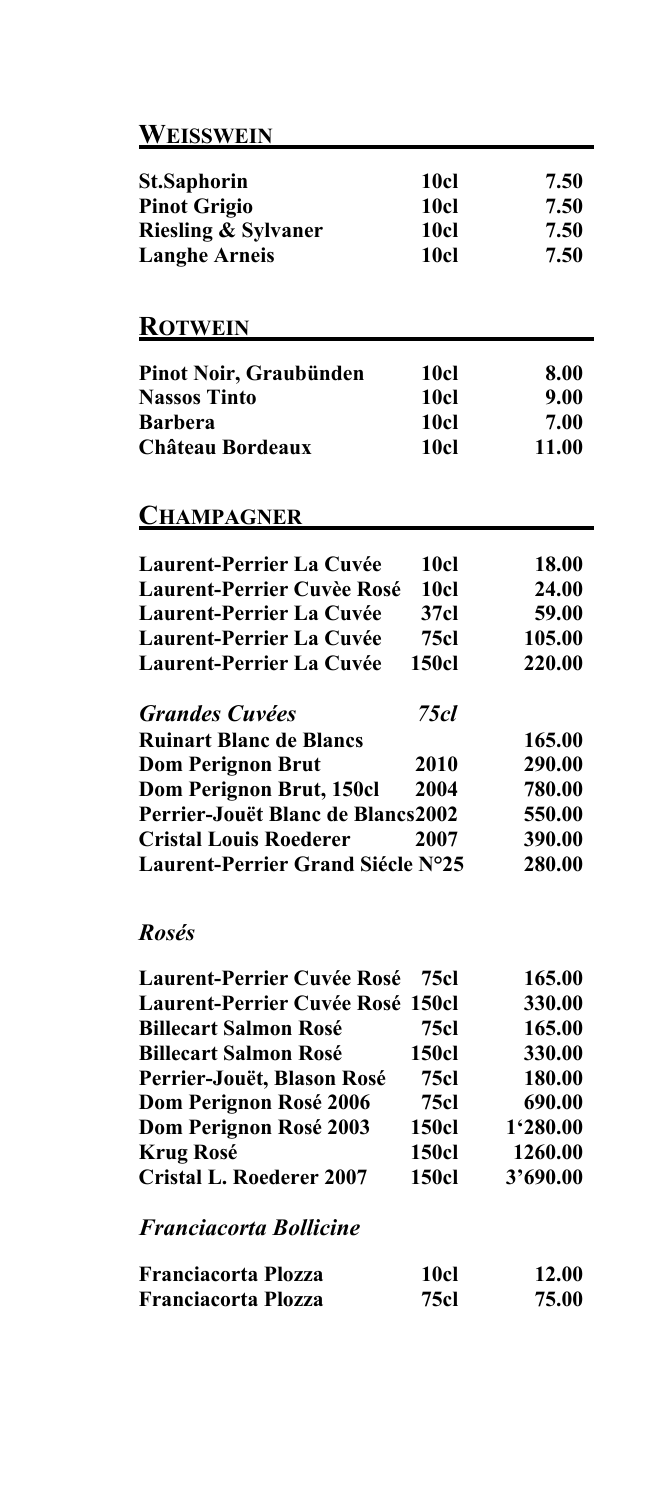## **APERO COCKTAILS**

| Campari Soda                                                              | 9.00         |
|---------------------------------------------------------------------------|--------------|
| <b>Campari Orange</b>                                                     | 11.00        |
| <b>Spritz</b><br>Aperol, Campari, Prosecco, Soda                          | 12.00        |
| Americano<br>Campari, Vermouth Rot, Soda                                  | 19.00        |
| Negroni<br>Gin, Campari, Vermouth Rot                                     | 19.00        |
| <b>Martini Cocktail</b><br>Gin, Vermouth Dry                              | 19.00        |
| <b>Vesper Martini</b><br>Vodka, Gin, Lillet Blanc                         | 19.00        |
| <b>Old Fashioned</b><br>Bourbon Whisky, Angostura, Zucker                 | 19.00        |
| <b>Manhattan</b><br>Rye Whisky, Vermouth Rot, Angostura                   | 19.00        |
| <b>St.Moritzino</b><br>Vodka, Cointreau, Mandelsirup, Zitronensaft        | 19.00        |
| <b>Apriquiri</b><br>Apricotbrandy, Rum, Limettensaft, Honig               | 19.00        |
| <b>Porto Ginger Sbagliato</b><br>Weisser Porto, Vermouth Rot, Ginger Beer | <b>19.00</b> |
| <b>AFTER DINNER COCKTAILS</b>                                             |              |
| <b>Alexander</b><br>Cognac, Crème de Cacao Brown, Sahne                   | 19.00        |
| <b>Espresso Martini</b><br>Espresso Shot, Kahlúa, Vodka, Zucker           | 19.00        |
| <b>Black or White Russian</b><br>Vodka, Kahlúa, Sahne                     | 19.00        |
| <b>Banana Split</b><br>Crème de Cacao Brown, Banane Likör,                | 19.00        |

Gewürzter Rum, Honig, Sahne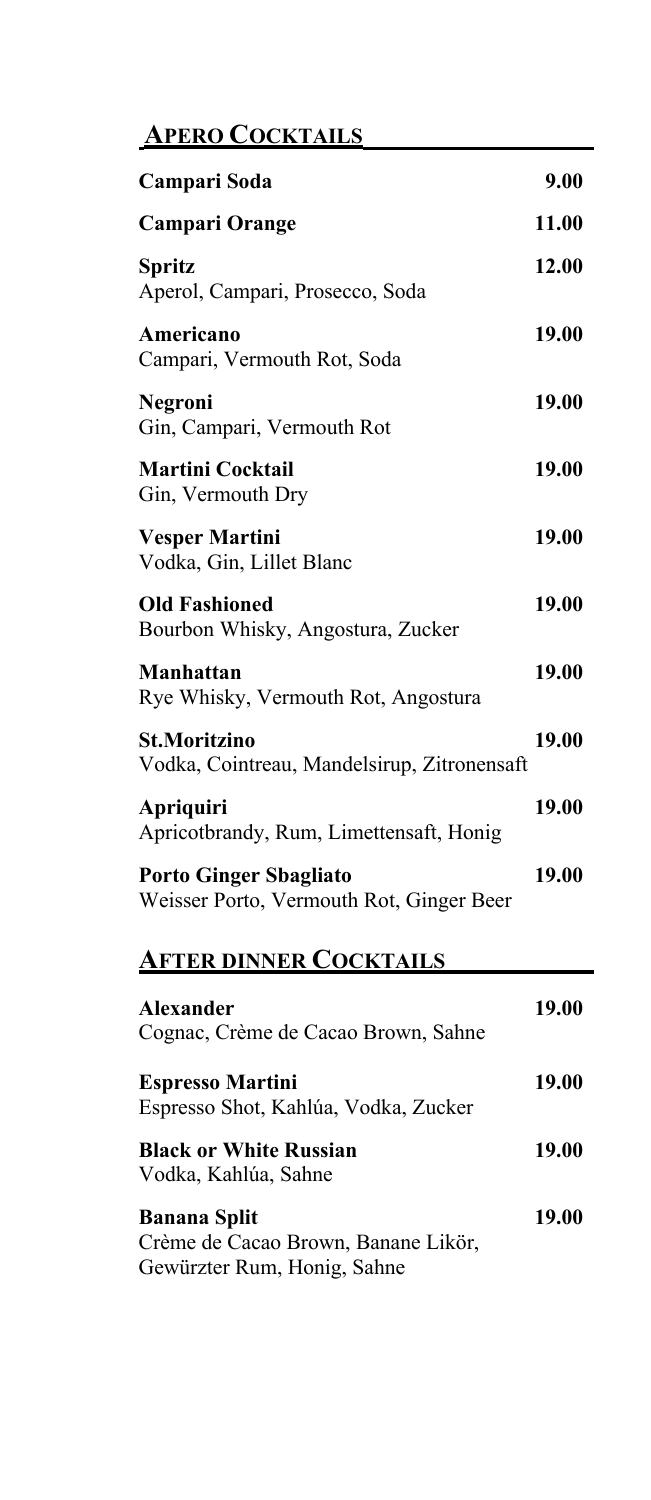# **LONG & FANCY DRINKS**

| Cosmopolitan<br>Vodka, Cointreau, Limettensaft, Cranberrysaft                                      | 19.00        |
|----------------------------------------------------------------------------------------------------|--------------|
| Margarita<br>Tequila, Cointreau, Zitronensaft, Salz                                                | 19.00        |
| Mai Tai<br>Heller Rum, Dunkler Rum, Cointreau,<br>Zitronensaft, Mandelsirup                        | 19.00        |
| <b>Bloody Mary</b><br>Vodka, Tomatensaft, Zitronensaft, Salz<br>Pfeffer, Tabasco, Worchester Sauce | 19.00        |
| Pimm's<br>Pimm's N° 1, Ginger Ale, Früchte                                                         | 19.00        |
| Dark'n Stormy<br>Gewürzter Rum, Ginger Beer                                                        | 19.00        |
| <b>Moscow Mule</b><br>Vodka, Ginger Beer, Limettensaft                                             | 19.00        |
| <b>Passoa Sweet Dreams</b><br>Vodka, Cointreau, Passoa, Ananassaft<br>Grenadine                    | 19.00        |
| <b>Sex On The Beach</b><br>Vodka, Orangensaft, Cranberrysaft,<br>Pfirsichlikör                     | 19.00        |
| Piña Colada<br>Rum, Kokossirup, Kokosmilch, Ananassaft                                             | 19.00        |
| <b>Cuba Libre</b><br>Rum, Coca Cola, Limettensaft                                                  | 19.00        |
| Mojito<br>Rum, Limetten, Rohrzucker, Minzblätter                                                   | 19.00        |
| Caipirinha<br>Cachaça, Limetten, Rohrzucker                                                        | 19.00        |
| Caipiroska<br>Vodka, Limetten, Rohrzucker                                                          | 19.00        |
| <b>Sardinian Sea</b><br>Vodka, Blue Curaçao, Citro                                                 | 19.00        |
| <b>Long Island Ice Tea</b><br>Vodka, Rum, Gin, Tequila, Triple Sec, Coca,<br>Zitronensaft, Zucker  | 21.00        |
| <b>Italian Summer</b><br>Italicus, Gin, Limettensaft, Ginger Beer                                  | <b>19.00</b> |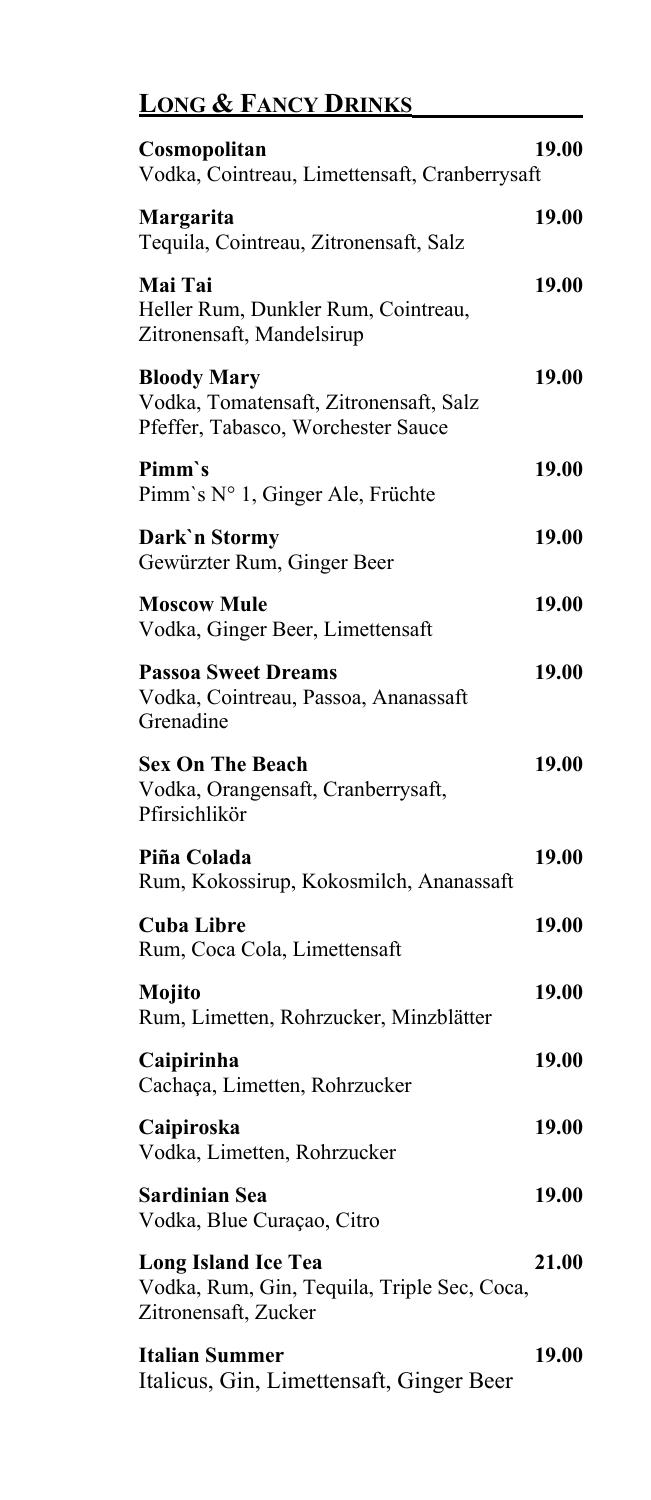## **COCKTAILS OHNE ALKOHOL**

| <b>Ginger Passion</b><br>Cranberrysaft, Orangensaft, Ginger Beer         | 11.00 |
|--------------------------------------------------------------------------|-------|
| <b>Rebel's Mule</b><br>Rebel's 0.0% Gin, Limettensaft, Ginger Beer       | 11.00 |
| <b>Summer Cooler</b><br>Rohrzucker, Limetten, Minze, Ginger Ale          | 11.00 |
| <b>Shirley Temple</b><br>Grenadine, Ginger Ale                           | 9.00  |
| <b>Virgin Mary</b><br>Tomatensaft, Zitrone, Salz, Pfeffer, Tabasco       | 11.00 |
| <b>CHAMPAGNER COCKTAILS</b>                                              |       |
| <b>Kir Royal</b><br>Crème de Cassis, Champagne                           | 22.00 |
| <b>Bellini</b><br>Pfirsichpüree, Champagne                               | 22.00 |
| <b>Rossini</b><br>Erdbeerpüree, Champagne                                | 22.00 |
| <b>Cocktail Champagne</b><br>Cognac, Zucker, Angostura, Champagne        | 22.00 |
| French 75<br>Gin, Zitronensaft, Zucker, Champagne                        | 22.00 |
| <b>COLLINS</b>                                                           |       |
| Whisky<br>Whisky, Zitronensaft, Zucker, Soda, Angostura                  | 19.00 |
| Gin<br>Gin, Zitronensaft, Zucker, Soda, Angostura                        | 19.00 |
| Rum<br>Rum, Zitronensaft, Zucker, Soda, Angostura                        | 19.00 |
| <b>FIZZES &amp; SOURS</b>                                                |       |
| <b>Gin oder Vodka Fizz</b><br>Gin oder Vodka, Zucker, Soda, Zitronensaft | 19.00 |
| <b>Amaretto Sour</b><br>Amaretto, Zitronensaft, Orangensaft, Zucker      | 19.00 |
| <b>Whisky Sour</b><br>Bourbon Whiskey, Zitronensaft, Zucker              | 19.00 |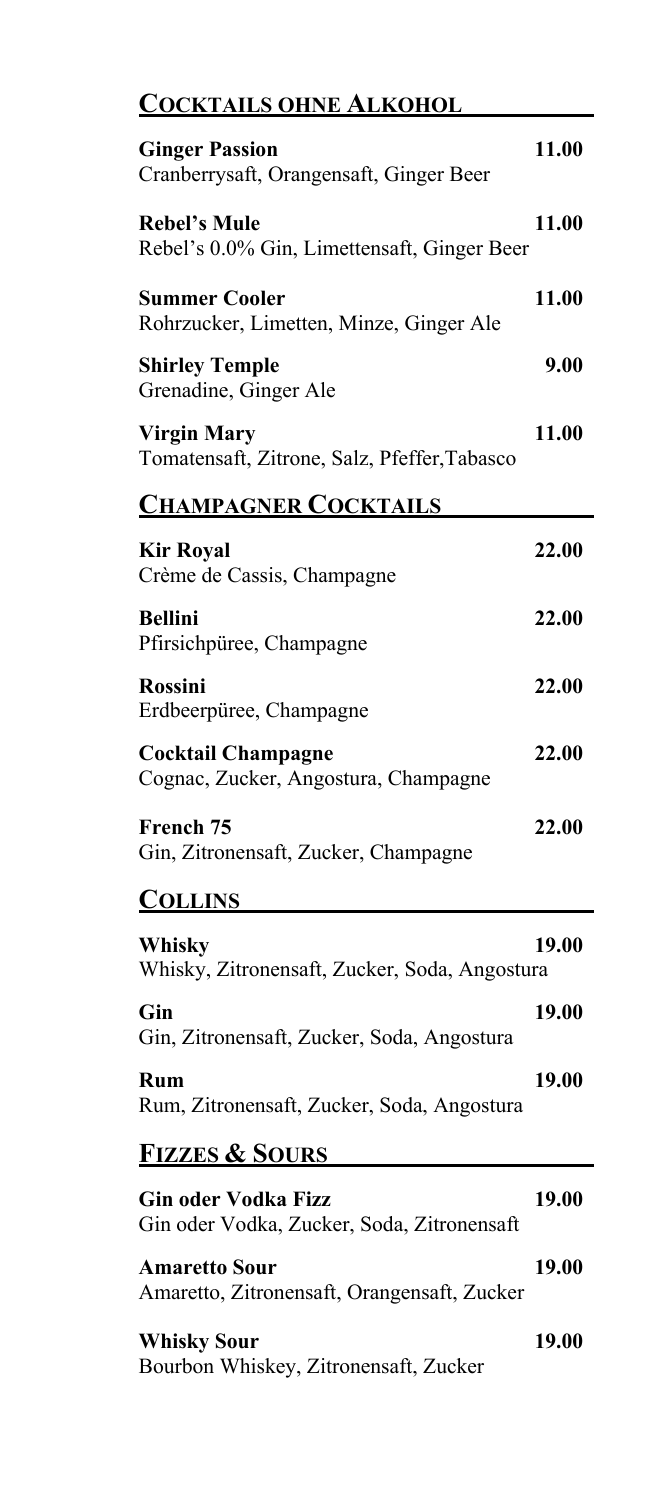| <b>Amaro Averna</b><br>32<br>7.00<br>16<br>7.00<br>Aperol<br><b>Braulio</b><br>21<br>7.00<br>23<br><b>Braulio Riserva</b><br>9.00<br>23<br>7.00<br>Campari<br>17<br>Cynar<br>7.00<br><b>Fernet Branca</b><br>40<br>7.00<br><b>Fernet-Branca Menta</b><br>38<br>7.00<br>35<br><b>Jägermeister</b><br>7.00<br>Montenegro<br>23<br>7.00<br>45<br>Pernod<br>7.00<br>30<br>Ramazzotti, Appenzeller<br>7.00<br>Alpenbitter, Röteli<br>23<br>7.00<br><b>VERMOUTH</b><br><u>Vol. %</u><br>4cl<br>17<br>7.00<br><b>Lillet Blanc</b><br>16<br>7.00<br><b>Carpano Classico</b><br><b>Martini Bianco</b><br>15<br>7.00<br>16.5<br><b>Antica Formula</b><br>9.00<br><b>GIN</b><br><u>Vol. %</u><br>4cl<br>40<br>13.00<br><b>Bombay Sapphire</b><br><b>Plymouth Gin</b><br>41<br>13.00<br><b>Bisbino Gin</b><br>47<br>15.00<br>40<br><b>Monkey Gin</b><br>16.00<br><b>Hendrick's Gin</b><br>42<br>15.00<br><b>The Botanist Gin</b><br>46<br>16.00<br>48<br>14.00<br><b>Tanquerray Gin</b><br><b>Gin Mare</b><br>42<br>16.00<br>46<br><b>KI NO BI Kyoto Dry Gin</b><br>18.00<br>VODKA<br>Vol. $\%$<br>4cl<br>40<br><b>Stolichnaya Red</b><br>12.00<br><b>Stolichnaya Elite</b><br>40<br>19.00<br><b>Absolut</b><br>40<br>12.00<br>40<br><b>Absolut Elyx</b><br>19.00<br>40<br><b>Belvedere</b><br>16.00<br><b>Grey Goose</b><br>40<br>18.00<br>40<br>18.00<br><b>Beluga</b><br><b>Imperial Super Premium</b><br>40<br>25.00<br><b>PORTO</b><br>4cl<br><u>Vol. %</u><br>7.00<br><b>Graham's Tawny</b><br>19<br><b>Graham's Bianco</b><br>19<br>7.00<br><b>Graham's White blend N 5</b><br>19<br>7.00<br>Taylor's 20 years old<br>20<br>15.00<br><b>Churchill Vintage 2003</b><br>20<br>15.00<br><b>Graham's 10 Years Old</b><br>20<br>12.00 | <u>Aperitif &amp; Bitter</u> | <u>Vol. %</u> | 4c1 |
|-----------------------------------------------------------------------------------------------------------------------------------------------------------------------------------------------------------------------------------------------------------------------------------------------------------------------------------------------------------------------------------------------------------------------------------------------------------------------------------------------------------------------------------------------------------------------------------------------------------------------------------------------------------------------------------------------------------------------------------------------------------------------------------------------------------------------------------------------------------------------------------------------------------------------------------------------------------------------------------------------------------------------------------------------------------------------------------------------------------------------------------------------------------------------------------------------------------------------------------------------------------------------------------------------------------------------------------------------------------------------------------------------------------------------------------------------------------------------------------------------------------------------------------------------------------------------------------------------------------------------------------------------------------------------------------------------------------------------------|------------------------------|---------------|-----|
|                                                                                                                                                                                                                                                                                                                                                                                                                                                                                                                                                                                                                                                                                                                                                                                                                                                                                                                                                                                                                                                                                                                                                                                                                                                                                                                                                                                                                                                                                                                                                                                                                                                                                                                             |                              |               |     |
|                                                                                                                                                                                                                                                                                                                                                                                                                                                                                                                                                                                                                                                                                                                                                                                                                                                                                                                                                                                                                                                                                                                                                                                                                                                                                                                                                                                                                                                                                                                                                                                                                                                                                                                             |                              |               |     |
|                                                                                                                                                                                                                                                                                                                                                                                                                                                                                                                                                                                                                                                                                                                                                                                                                                                                                                                                                                                                                                                                                                                                                                                                                                                                                                                                                                                                                                                                                                                                                                                                                                                                                                                             |                              |               |     |
|                                                                                                                                                                                                                                                                                                                                                                                                                                                                                                                                                                                                                                                                                                                                                                                                                                                                                                                                                                                                                                                                                                                                                                                                                                                                                                                                                                                                                                                                                                                                                                                                                                                                                                                             |                              |               |     |
|                                                                                                                                                                                                                                                                                                                                                                                                                                                                                                                                                                                                                                                                                                                                                                                                                                                                                                                                                                                                                                                                                                                                                                                                                                                                                                                                                                                                                                                                                                                                                                                                                                                                                                                             |                              |               |     |
|                                                                                                                                                                                                                                                                                                                                                                                                                                                                                                                                                                                                                                                                                                                                                                                                                                                                                                                                                                                                                                                                                                                                                                                                                                                                                                                                                                                                                                                                                                                                                                                                                                                                                                                             |                              |               |     |
|                                                                                                                                                                                                                                                                                                                                                                                                                                                                                                                                                                                                                                                                                                                                                                                                                                                                                                                                                                                                                                                                                                                                                                                                                                                                                                                                                                                                                                                                                                                                                                                                                                                                                                                             |                              |               |     |
|                                                                                                                                                                                                                                                                                                                                                                                                                                                                                                                                                                                                                                                                                                                                                                                                                                                                                                                                                                                                                                                                                                                                                                                                                                                                                                                                                                                                                                                                                                                                                                                                                                                                                                                             |                              |               |     |
|                                                                                                                                                                                                                                                                                                                                                                                                                                                                                                                                                                                                                                                                                                                                                                                                                                                                                                                                                                                                                                                                                                                                                                                                                                                                                                                                                                                                                                                                                                                                                                                                                                                                                                                             |                              |               |     |
|                                                                                                                                                                                                                                                                                                                                                                                                                                                                                                                                                                                                                                                                                                                                                                                                                                                                                                                                                                                                                                                                                                                                                                                                                                                                                                                                                                                                                                                                                                                                                                                                                                                                                                                             |                              |               |     |
|                                                                                                                                                                                                                                                                                                                                                                                                                                                                                                                                                                                                                                                                                                                                                                                                                                                                                                                                                                                                                                                                                                                                                                                                                                                                                                                                                                                                                                                                                                                                                                                                                                                                                                                             |                              |               |     |
|                                                                                                                                                                                                                                                                                                                                                                                                                                                                                                                                                                                                                                                                                                                                                                                                                                                                                                                                                                                                                                                                                                                                                                                                                                                                                                                                                                                                                                                                                                                                                                                                                                                                                                                             |                              |               |     |
|                                                                                                                                                                                                                                                                                                                                                                                                                                                                                                                                                                                                                                                                                                                                                                                                                                                                                                                                                                                                                                                                                                                                                                                                                                                                                                                                                                                                                                                                                                                                                                                                                                                                                                                             |                              |               |     |
|                                                                                                                                                                                                                                                                                                                                                                                                                                                                                                                                                                                                                                                                                                                                                                                                                                                                                                                                                                                                                                                                                                                                                                                                                                                                                                                                                                                                                                                                                                                                                                                                                                                                                                                             |                              |               |     |
|                                                                                                                                                                                                                                                                                                                                                                                                                                                                                                                                                                                                                                                                                                                                                                                                                                                                                                                                                                                                                                                                                                                                                                                                                                                                                                                                                                                                                                                                                                                                                                                                                                                                                                                             |                              |               |     |
|                                                                                                                                                                                                                                                                                                                                                                                                                                                                                                                                                                                                                                                                                                                                                                                                                                                                                                                                                                                                                                                                                                                                                                                                                                                                                                                                                                                                                                                                                                                                                                                                                                                                                                                             |                              |               |     |
|                                                                                                                                                                                                                                                                                                                                                                                                                                                                                                                                                                                                                                                                                                                                                                                                                                                                                                                                                                                                                                                                                                                                                                                                                                                                                                                                                                                                                                                                                                                                                                                                                                                                                                                             |                              |               |     |
|                                                                                                                                                                                                                                                                                                                                                                                                                                                                                                                                                                                                                                                                                                                                                                                                                                                                                                                                                                                                                                                                                                                                                                                                                                                                                                                                                                                                                                                                                                                                                                                                                                                                                                                             |                              |               |     |
|                                                                                                                                                                                                                                                                                                                                                                                                                                                                                                                                                                                                                                                                                                                                                                                                                                                                                                                                                                                                                                                                                                                                                                                                                                                                                                                                                                                                                                                                                                                                                                                                                                                                                                                             |                              |               |     |
|                                                                                                                                                                                                                                                                                                                                                                                                                                                                                                                                                                                                                                                                                                                                                                                                                                                                                                                                                                                                                                                                                                                                                                                                                                                                                                                                                                                                                                                                                                                                                                                                                                                                                                                             |                              |               |     |
|                                                                                                                                                                                                                                                                                                                                                                                                                                                                                                                                                                                                                                                                                                                                                                                                                                                                                                                                                                                                                                                                                                                                                                                                                                                                                                                                                                                                                                                                                                                                                                                                                                                                                                                             |                              |               |     |
|                                                                                                                                                                                                                                                                                                                                                                                                                                                                                                                                                                                                                                                                                                                                                                                                                                                                                                                                                                                                                                                                                                                                                                                                                                                                                                                                                                                                                                                                                                                                                                                                                                                                                                                             |                              |               |     |
|                                                                                                                                                                                                                                                                                                                                                                                                                                                                                                                                                                                                                                                                                                                                                                                                                                                                                                                                                                                                                                                                                                                                                                                                                                                                                                                                                                                                                                                                                                                                                                                                                                                                                                                             |                              |               |     |
|                                                                                                                                                                                                                                                                                                                                                                                                                                                                                                                                                                                                                                                                                                                                                                                                                                                                                                                                                                                                                                                                                                                                                                                                                                                                                                                                                                                                                                                                                                                                                                                                                                                                                                                             |                              |               |     |
|                                                                                                                                                                                                                                                                                                                                                                                                                                                                                                                                                                                                                                                                                                                                                                                                                                                                                                                                                                                                                                                                                                                                                                                                                                                                                                                                                                                                                                                                                                                                                                                                                                                                                                                             |                              |               |     |
|                                                                                                                                                                                                                                                                                                                                                                                                                                                                                                                                                                                                                                                                                                                                                                                                                                                                                                                                                                                                                                                                                                                                                                                                                                                                                                                                                                                                                                                                                                                                                                                                                                                                                                                             |                              |               |     |
|                                                                                                                                                                                                                                                                                                                                                                                                                                                                                                                                                                                                                                                                                                                                                                                                                                                                                                                                                                                                                                                                                                                                                                                                                                                                                                                                                                                                                                                                                                                                                                                                                                                                                                                             |                              |               |     |
|                                                                                                                                                                                                                                                                                                                                                                                                                                                                                                                                                                                                                                                                                                                                                                                                                                                                                                                                                                                                                                                                                                                                                                                                                                                                                                                                                                                                                                                                                                                                                                                                                                                                                                                             |                              |               |     |
|                                                                                                                                                                                                                                                                                                                                                                                                                                                                                                                                                                                                                                                                                                                                                                                                                                                                                                                                                                                                                                                                                                                                                                                                                                                                                                                                                                                                                                                                                                                                                                                                                                                                                                                             |                              |               |     |
|                                                                                                                                                                                                                                                                                                                                                                                                                                                                                                                                                                                                                                                                                                                                                                                                                                                                                                                                                                                                                                                                                                                                                                                                                                                                                                                                                                                                                                                                                                                                                                                                                                                                                                                             |                              |               |     |
|                                                                                                                                                                                                                                                                                                                                                                                                                                                                                                                                                                                                                                                                                                                                                                                                                                                                                                                                                                                                                                                                                                                                                                                                                                                                                                                                                                                                                                                                                                                                                                                                                                                                                                                             |                              |               |     |
|                                                                                                                                                                                                                                                                                                                                                                                                                                                                                                                                                                                                                                                                                                                                                                                                                                                                                                                                                                                                                                                                                                                                                                                                                                                                                                                                                                                                                                                                                                                                                                                                                                                                                                                             |                              |               |     |
|                                                                                                                                                                                                                                                                                                                                                                                                                                                                                                                                                                                                                                                                                                                                                                                                                                                                                                                                                                                                                                                                                                                                                                                                                                                                                                                                                                                                                                                                                                                                                                                                                                                                                                                             |                              |               |     |
|                                                                                                                                                                                                                                                                                                                                                                                                                                                                                                                                                                                                                                                                                                                                                                                                                                                                                                                                                                                                                                                                                                                                                                                                                                                                                                                                                                                                                                                                                                                                                                                                                                                                                                                             |                              |               |     |
|                                                                                                                                                                                                                                                                                                                                                                                                                                                                                                                                                                                                                                                                                                                                                                                                                                                                                                                                                                                                                                                                                                                                                                                                                                                                                                                                                                                                                                                                                                                                                                                                                                                                                                                             |                              |               |     |
|                                                                                                                                                                                                                                                                                                                                                                                                                                                                                                                                                                                                                                                                                                                                                                                                                                                                                                                                                                                                                                                                                                                                                                                                                                                                                                                                                                                                                                                                                                                                                                                                                                                                                                                             |                              |               |     |
|                                                                                                                                                                                                                                                                                                                                                                                                                                                                                                                                                                                                                                                                                                                                                                                                                                                                                                                                                                                                                                                                                                                                                                                                                                                                                                                                                                                                                                                                                                                                                                                                                                                                                                                             |                              |               |     |
|                                                                                                                                                                                                                                                                                                                                                                                                                                                                                                                                                                                                                                                                                                                                                                                                                                                                                                                                                                                                                                                                                                                                                                                                                                                                                                                                                                                                                                                                                                                                                                                                                                                                                                                             |                              |               |     |
|                                                                                                                                                                                                                                                                                                                                                                                                                                                                                                                                                                                                                                                                                                                                                                                                                                                                                                                                                                                                                                                                                                                                                                                                                                                                                                                                                                                                                                                                                                                                                                                                                                                                                                                             |                              |               |     |
|                                                                                                                                                                                                                                                                                                                                                                                                                                                                                                                                                                                                                                                                                                                                                                                                                                                                                                                                                                                                                                                                                                                                                                                                                                                                                                                                                                                                                                                                                                                                                                                                                                                                                                                             |                              |               |     |
|                                                                                                                                                                                                                                                                                                                                                                                                                                                                                                                                                                                                                                                                                                                                                                                                                                                                                                                                                                                                                                                                                                                                                                                                                                                                                                                                                                                                                                                                                                                                                                                                                                                                                                                             |                              |               |     |
|                                                                                                                                                                                                                                                                                                                                                                                                                                                                                                                                                                                                                                                                                                                                                                                                                                                                                                                                                                                                                                                                                                                                                                                                                                                                                                                                                                                                                                                                                                                                                                                                                                                                                                                             |                              |               |     |
|                                                                                                                                                                                                                                                                                                                                                                                                                                                                                                                                                                                                                                                                                                                                                                                                                                                                                                                                                                                                                                                                                                                                                                                                                                                                                                                                                                                                                                                                                                                                                                                                                                                                                                                             |                              |               |     |
|                                                                                                                                                                                                                                                                                                                                                                                                                                                                                                                                                                                                                                                                                                                                                                                                                                                                                                                                                                                                                                                                                                                                                                                                                                                                                                                                                                                                                                                                                                                                                                                                                                                                                                                             |                              |               |     |
|                                                                                                                                                                                                                                                                                                                                                                                                                                                                                                                                                                                                                                                                                                                                                                                                                                                                                                                                                                                                                                                                                                                                                                                                                                                                                                                                                                                                                                                                                                                                                                                                                                                                                                                             |                              |               |     |
|                                                                                                                                                                                                                                                                                                                                                                                                                                                                                                                                                                                                                                                                                                                                                                                                                                                                                                                                                                                                                                                                                                                                                                                                                                                                                                                                                                                                                                                                                                                                                                                                                                                                                                                             |                              |               |     |
|                                                                                                                                                                                                                                                                                                                                                                                                                                                                                                                                                                                                                                                                                                                                                                                                                                                                                                                                                                                                                                                                                                                                                                                                                                                                                                                                                                                                                                                                                                                                                                                                                                                                                                                             |                              |               |     |
|                                                                                                                                                                                                                                                                                                                                                                                                                                                                                                                                                                                                                                                                                                                                                                                                                                                                                                                                                                                                                                                                                                                                                                                                                                                                                                                                                                                                                                                                                                                                                                                                                                                                                                                             |                              |               |     |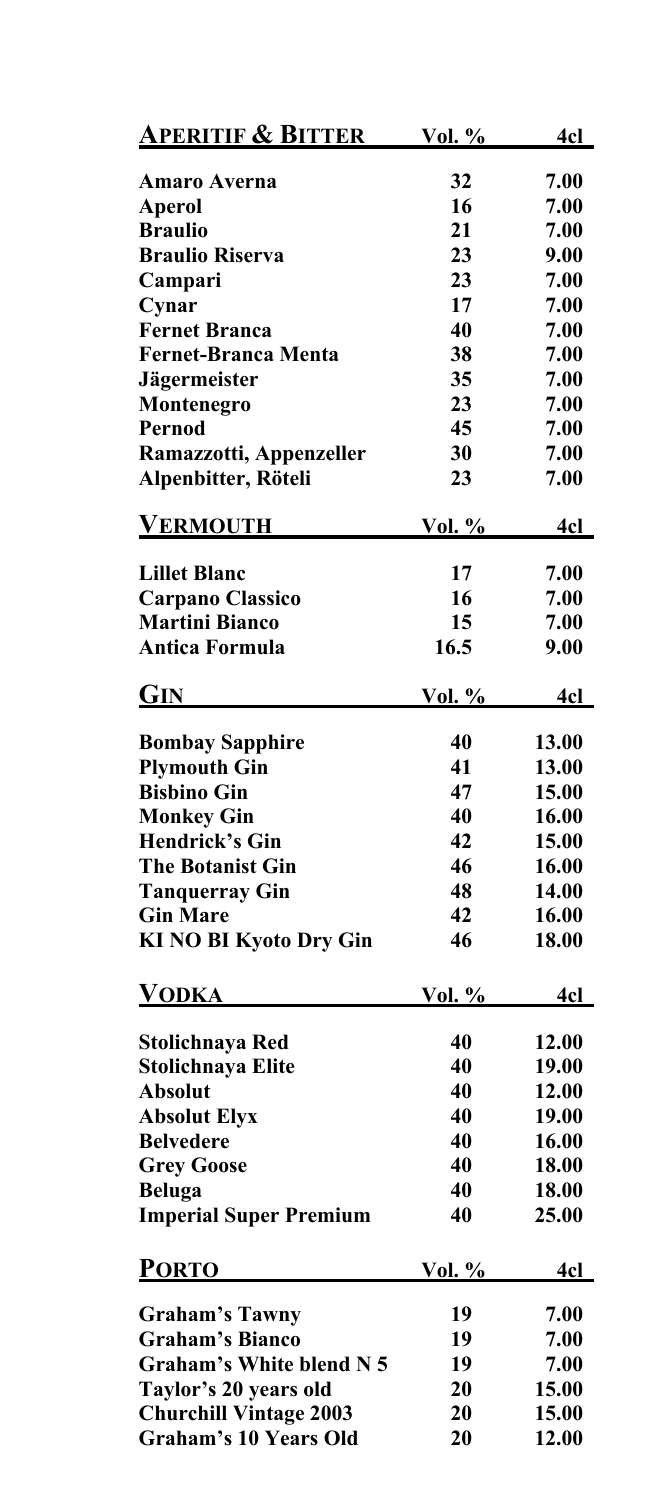| <b>SHERRY</b>                     | <u>Vol. %</u> | 4cl        |
|-----------------------------------|---------------|------------|
| <b>Dry Sack Medium</b>            | 20            | 7.00       |
| <b>Pedro Ximenez</b>              | 16            | 7.00       |
| <b>Tio Pepe</b>                   | 20            | 7.00       |
|                                   |               |            |
| <u>RUM</u>                        | <u>Vol. %</u> | <u>4cl</u> |
| <b>Bacardi Bianco</b>             | 38            | 12.00      |
| Havana Club 3 Años                | 40            | 12.00      |
| Havana Club 7 Años                | 40            | 15.00      |
| <b>Brugal 1888</b>                | 40            | 18.00      |
| <b>Plantation X.O.</b>            | 40            | 19.00      |
| Zacapa Centenario 23 Años         | 40            | 19.00      |
| Zacapa X.O.                       | 40            | 32.00      |
| Royal Zacapa                      | 45            | 49.00      |
| <b>Diplomatico Vintage</b>        | 43            | 21.00      |
| <b>Diplomatico Ambassador</b>     | 47            | 36.00      |
| <b>BLENDED WHISKY</b>             | Vol. %        | 4cl        |
|                                   |               |            |
| <b>Ballantine's</b>               | 40            | 12.00      |
| <b>Dimple 15 Years</b>            | 40            | 15.00      |
| <b>Chivas Regal, 12 Years</b>     | 40            | 14.00      |
| <b>Chivas Regal, 18 Years</b>     | 40            | 19.00      |
| <b>Royal Salute 21 Years</b>      | 46            | 29.00      |
| <b>Johnnie Walker Red Label</b>   | 40            | 12.00      |
| <b>Johnnie Walker Black Label</b> | 40            | 15.00      |
| <b>CLASSIC SINGLE MALT</b> Vol. % |               | 4cl        |
| <b>Ardbeg 10 Years</b>            | 46            | 13.00      |
| <b>Aberlour 16 Years</b>          | 43            | 19.00      |
| <b>The Balvenie 21 Years</b>      | 40            | 32.00      |
| <b>Bowmore 12 Years</b>           | 43            | 18.00      |
| <b>Dalmore King Alexander III</b> | 40            | 39.00      |
| Glenfiddich                       | 40            | 13.00      |
| Glenmorangie                      | 40            | 16.00      |
| <b>Glenlivet</b>                  | 40            | 13.00      |
| <b>Talisker 10 Years</b>          | 45            | 13.00      |
| <b>Lagavulin 16 Years</b>         | 43            | 22.00      |
| <b>Macallan</b> 12 Years          | 40            | 16.00      |
| <b>Macallan 18 Years</b>          | 43            | 34.00      |
| <b>Macallan 1974 18 Years</b>     | 43            | 245.00     |
| <b>Oban 14 Years</b>              | 43            | 16.00      |
| <b>IRISH WHISKEY</b>              | Vol. %        | <u>4cl</u> |
| <b>Jameson</b>                    | 40            | 12.00      |
| <b>CANADIAN WHISKY</b>            | Vol. %        | 4cl        |
| <b>Canadian Club</b>              | 40            | 12.00      |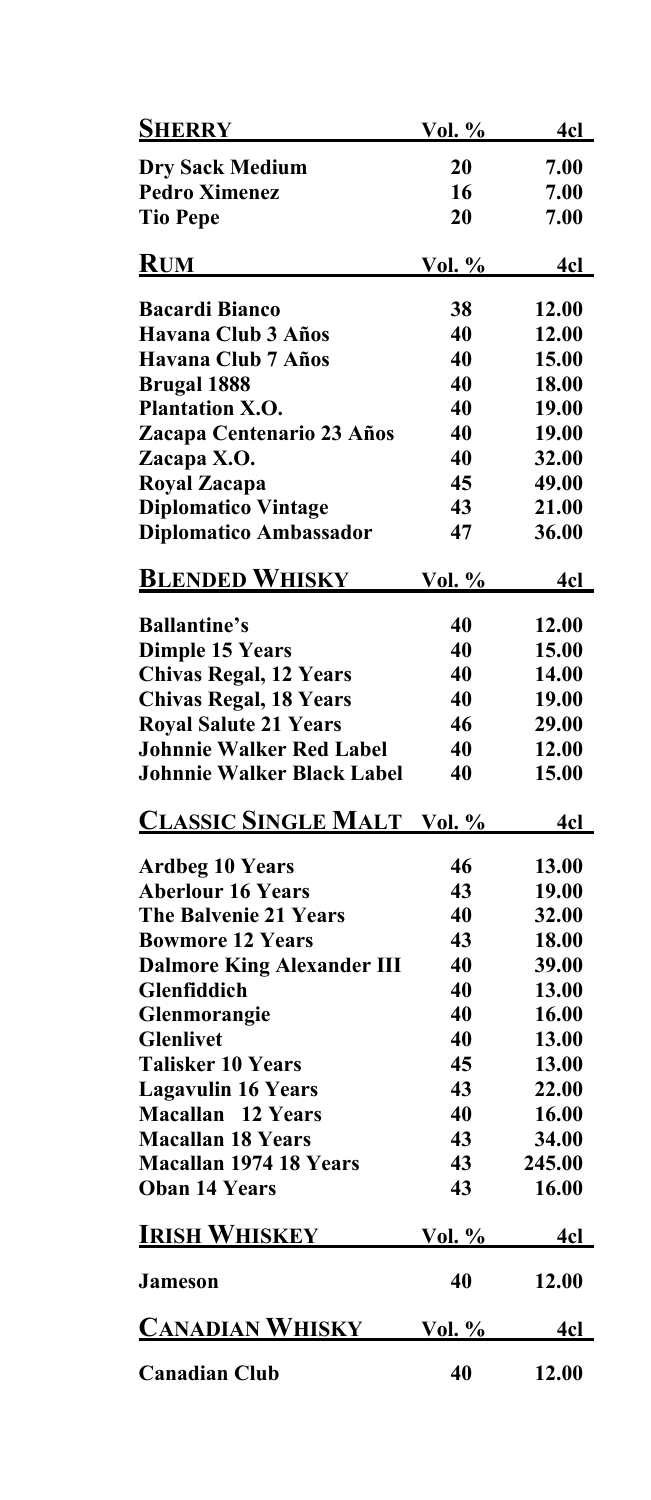| <b>RYE WHISKY</b>                | <u>Vol. %</u> | 4cl          |
|----------------------------------|---------------|--------------|
| <b>Jack Daniel's</b>             | 40            | 12.00        |
| <b>BOURBON WHISKY</b>            | <u>Vol. %</u> | 4cl          |
| <b>Four Roses</b>                | 40            | 12.00        |
| <b>Jack Daniel's</b>             | 40            | 14.00        |
| <u>ARMAGNAC</u>                  | <u>Vol. %</u> | 2cl          |
| Larresingle                      | 42            | 15.00        |
| <b>Sempé Fine</b>                | 40            | 12.00        |
| M. Trepout Apotheose 30 Ans      | 40            | 24.00        |
| <b>COGNAC BRANDY</b>             | <u>Vol. %</u> | <u>2cl</u>   |
| <b>Brandy de Jerez</b>           | 43            | 9.00         |
| <b>Courvoisier VSOP</b>          | 40            | 16.00        |
| Delamain Pale X.O.               | 40            | 18.00        |
| <b>Rémy Martin VSOP</b>          | 40            | 16.00        |
| Rémy Martin X.O.                 | 40            | 24.00        |
| <b>Martell Cordon Bleu X.O.</b>  | 40            | 25.00        |
| Martell X.O.                     | 40            | 28.00        |
| <b>Hennessy VS</b>               | 40            | 16.00        |
| Hennessy X.O.                    | 40            | 29.00        |
| <b>Hennessy Paradis</b>          | 40            | 75.00        |
| <u>CALVADOS</u>                  | <u>Vol. %</u> | <u>2cl</u>   |
| <b>Calvados Vieux Morin</b>      | 40            | 9.00         |
| Château du Breuil 15ans          | 40            | 15.00        |
| <b>LIKÖRE</b>                    | Vol. %        | 4cl          |
|                                  |               |              |
| Amaretto                         | 28            | 8.00         |
| <b>Bailey's Irish Cream</b>      | 17            | 8.00         |
| <b>Bénédectine DOM</b>           | 40            | 8.00         |
| Cointreau                        | 40            | 8.00         |
| <b>Drambuie</b>                  | 40            | 8.00         |
| Limoncello                       | 30            | 8.00         |
| Sambuca                          | 40            | 8.00         |
| Kahlua                           | 26            | 8.00         |
| Licor 43                         | 31            | 8.00         |
| <b>Jack Daniel's Honey</b>       | 35            | 7.00         |
| GRAPPA                           | <u>Vol. %</u> | 2cl          |
| <b>Nonino Tradizione Morbida</b> | 41            | 9.00         |
| Tre Soli Tre, Berta              | 45            | 14.00        |
| <b>Nonino Chardonnay</b>         | 41            | 11.00        |
| <b>Nonino Moscato</b>            | 41            | <b>11.00</b> |
| <b>Nonino Prosecco</b>           | 41            | 13.00        |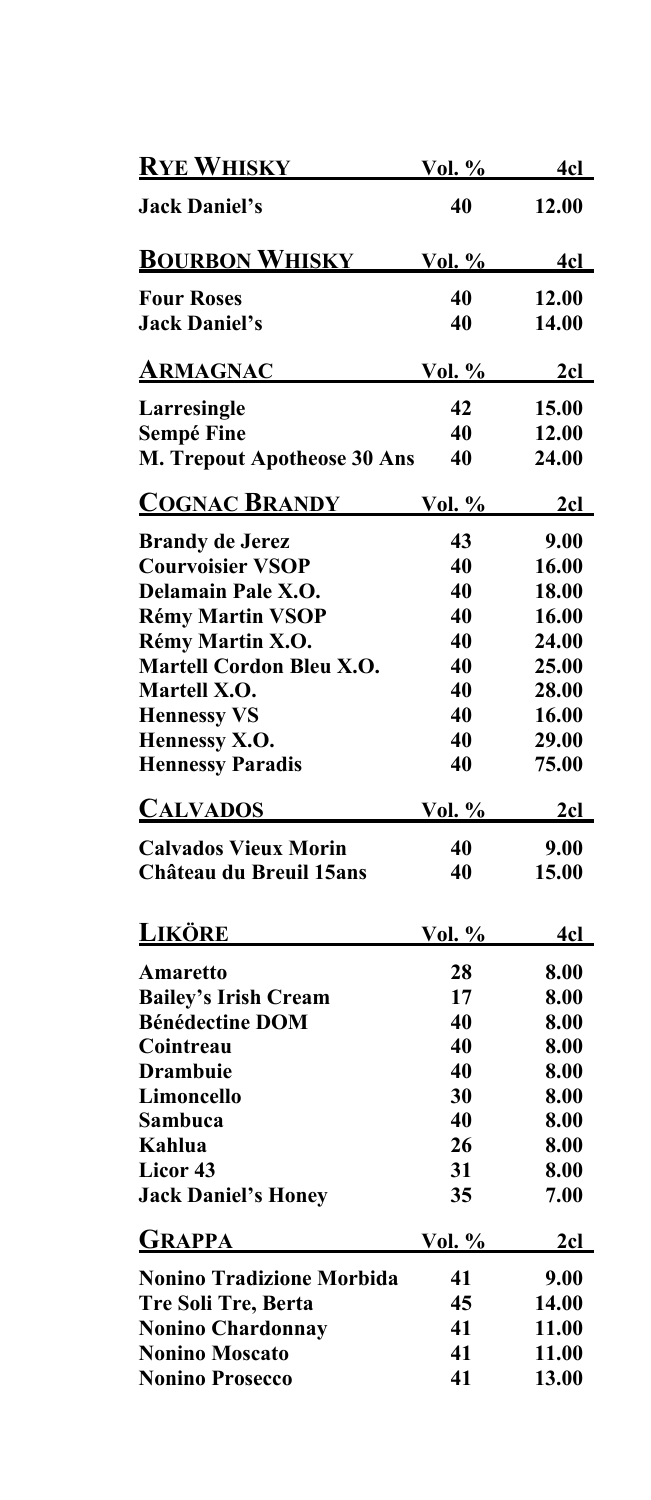| <u>Spirituosen</u>                 | Vol. %      | <u>2cl</u> |
|------------------------------------|-------------|------------|
| Cachaça                            | 40          | 9.00       |
| <b>Kirsch</b>                      | 40          | 9.00       |
| <b>Mirabelle</b>                   | 41          | 9.00       |
| Pflümli                            | 43          | 9.00       |
| <b>Tequila El Jimador</b>          | 38          | 9.00       |
| <b>Tequila Patron Silver</b>       | 40          | 12.00      |
| <b>Tequila Patron Reposado</b>     | 40          | 16.00      |
| <b>Vieille Prune</b>               | 41          | 9.00       |
| Williamine                         | 43          | 9.00       |
|                                    |             |            |
| <b>BIER</b>                        |             |            |
|                                    |             |            |
| <b>Calanda vom Fass</b>            | <b>50cl</b> | 8.50       |
|                                    | <b>30cl</b> | 5.50       |
|                                    | 20cl        | 4.00       |
| <b>Heineken</b>                    | 33cl        | 6.00       |
| <b>Erdinger Weizenbier</b>         | <b>50cl</b> | 8.00       |
| Panaché                            | <b>30cl</b> | 6.00       |
| Moretti                            | 33cl        | 6.00       |
| Bernina, Palü                      | 33cl        | 6.50       |
| <b>Guinness</b>                    | <b>50cl</b> | 7.50       |
| Heineken 00 Alkoholfrei            | 33cl        | 6.00       |
| <b>Erdinger Alkoholfrei</b>        | 33cl        | 6.00       |
| <u>Alkoholfreie Getränke</u>       |             |            |
| Apfelschorle                       | 33cl        | 5.50       |
| <b>Lemon Tonic Water</b>           | 20cl        | 5.50       |
| <b>Tonic Water / Mediterranean</b> | 20cl        | 5.50       |
| Coca Cola / Zero                   | 33cl        | 5.50       |
| <b>Sprite / Eistee</b>             | 33cl        | 5.50       |
| <b>Bio Eistee Kräutern</b>         | 33cl        | 5.50       |
| <b>Ginger Ale / Ginger Beer</b>    | <b>20cl</b> | 5.50       |
| <b>Red Bull</b>                    | 25c1        | 5.50       |
| <b>Rivella Rot / Blau</b>          | 30cl        | 5.50       |
| <b>Crodino / Sanbitter</b>         | <b>10cl</b> | 5.50       |
| <b>San Pellegrino</b>              | 50cl        | 6.50       |
| Passugger / Allegra                | 47cl        | 6.00       |
| Evian                              | <b>70cl</b> | 9.50       |
| Säfte                              |             |            |
|                                    |             |            |
| <b>Apfelsaft / Ananassaft</b>      | <b>20cl</b> | 5.50       |
| Cranberrysaft / Orangensaft        | 20cl        | 5.50       |
| <b>Tomatensaft</b>                 | 20cl        | 6.00       |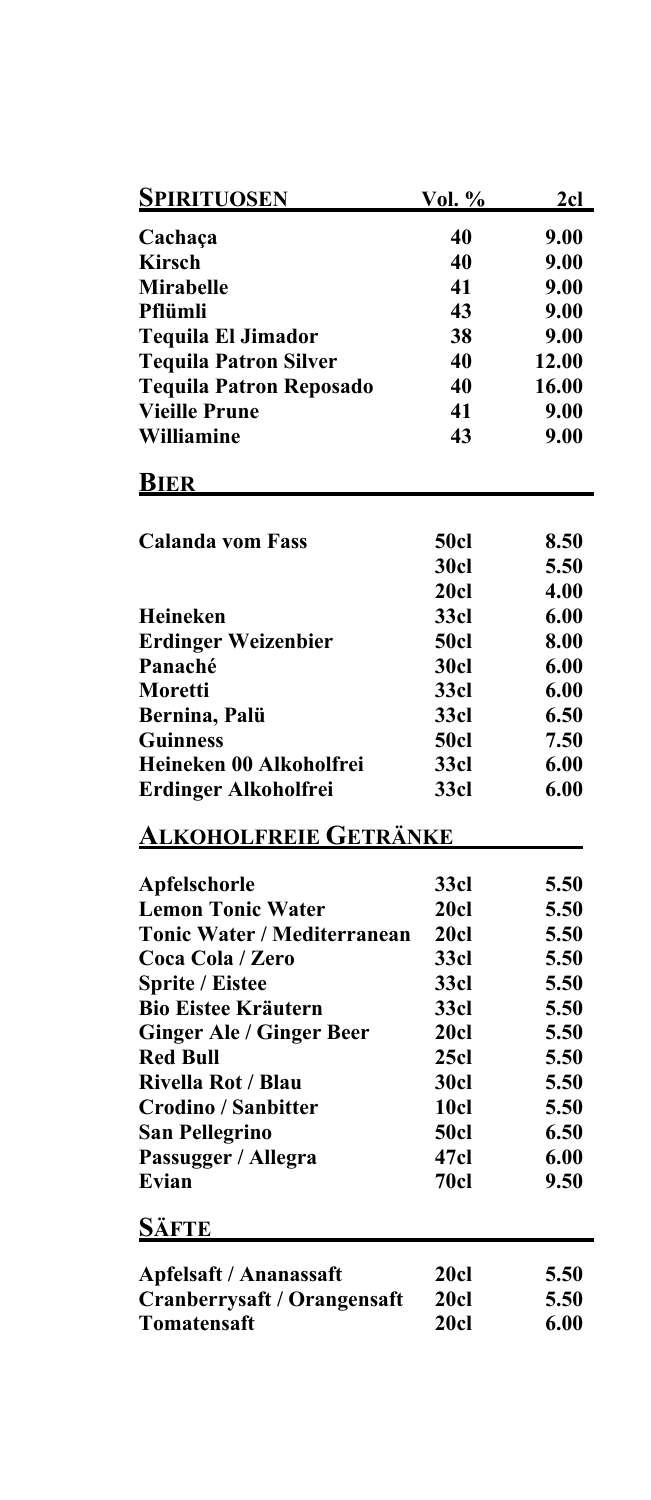## **KRÄUTERTEE**

| Portion Tee, offene frische Qualität | 7.50         |
|--------------------------------------|--------------|
| Früchtetee                           |              |
| <b>Grüner Tee</b>                    |              |
| Hagebutten                           |              |
| Kamillentee                          |              |
| Lindenblüten                         |              |
| <b>Pfefferminz</b>                   |              |
| Schwarztee                           |              |
| Verveine                             |              |
| <b>KAFFEE</b>                        |              |
| <b>Espresso</b>                      | 5.00         |
| <b>Doppelter Espresso</b>            | 7.50         |
| <b>Kaffee Crème</b>                  | 5.00         |
| Cappuccino                           | 6.00         |
| <b>Latte Macchiato</b>               | 6.00         |
| Corretto                             | 7.00         |
| <b>HEISSE SPEZIALITÄTEN</b>          |              |
| <b>Swiss Coffee (Obstbrand)</b>      | 12.00        |
| <b>Irish Coffee (Whisky)</b>         | <b>15.00</b> |
| <b>Italian Coffee (Amaretto)</b>     | 15.00        |
| <b>Mexican Coffee (Tequila)</b>      | 15.00        |
| <b>French Coffee (Cognac)</b>        | 17.00        |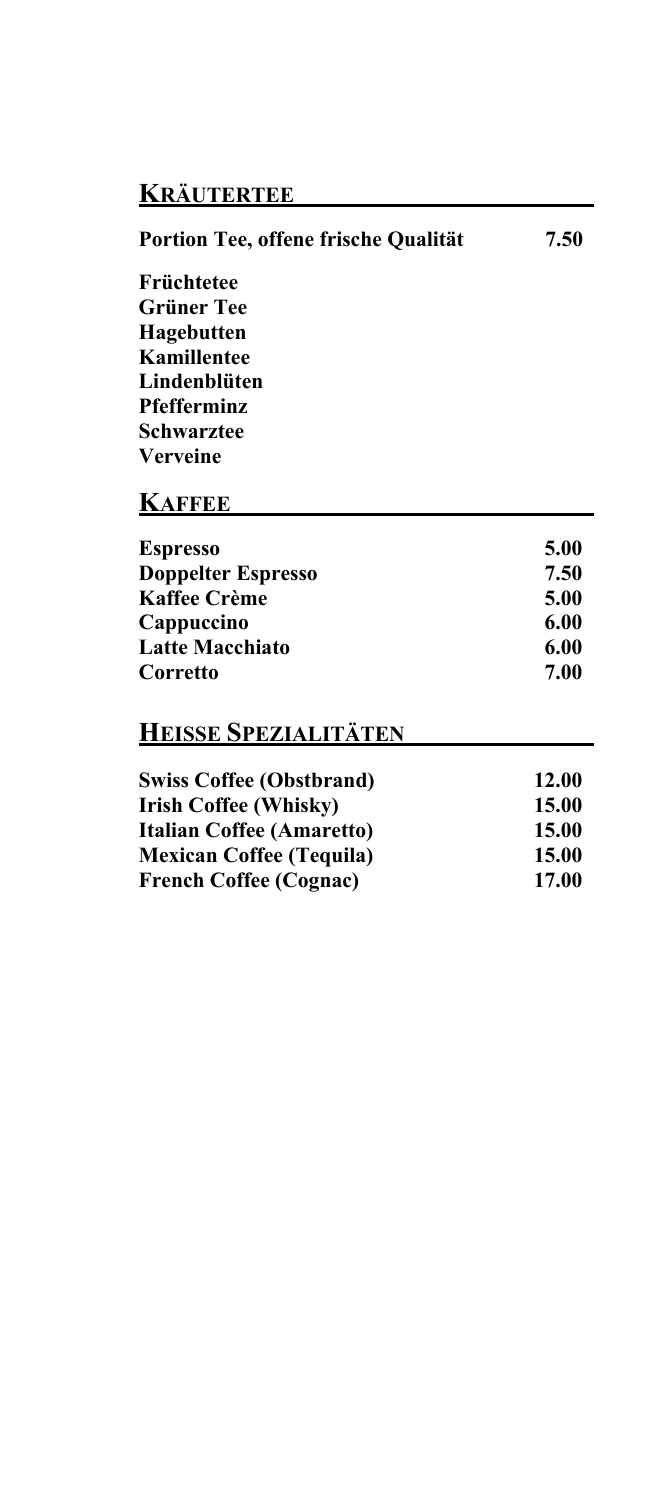#### **SNACKS**

| <b>Club Sandwich mit Pouletbrust</b><br>Speck, Ei, Tomaten, Salat, Mayonnaise<br>und Pommes Frites<br>Club Sandwich with chicken breast,<br>bacon, egg, tomato, lettuce, mayonnaise<br>and french fries | 32.00 |
|---------------------------------------------------------------------------------------------------------------------------------------------------------------------------------------------------------|-------|
| Geräucherter Lachs mit Kapern, Zwiebeln,<br>Sauerrahm und Toast (*1/7)<br>Smoked salmon with capers, onions,<br>sour cream and toast                                                                    | 26.00 |
| <b>Hamburger oder Cheeseburger</b><br>mit Pommes Frites<br>Hamburger or Cheeseburger<br>with French fries                                                                                               | 29.00 |
| <b>Chicken Nuggets mit Pommes Frites</b><br>Chicken nuggets with French fries                                                                                                                           | 27.00 |

#### **SALATE – SALADS**

| Grüner Blattsalat<br>Green salad            | 14.00 |
|---------------------------------------------|-------|
| <b>Gemischter Blattsalat</b><br>Mixed salad | 14.00 |
| Caesar's Salad mit Poulet<br>with chicken   | 20.00 |
| <b>Dressing</b>                             |       |

Balsamic, French or lemon and olive oil

## **VORSPEISEN – STARTERS**

**Klassisches Rindstatar mit Toast** (120g) **28.00** *Beef tartare with toast*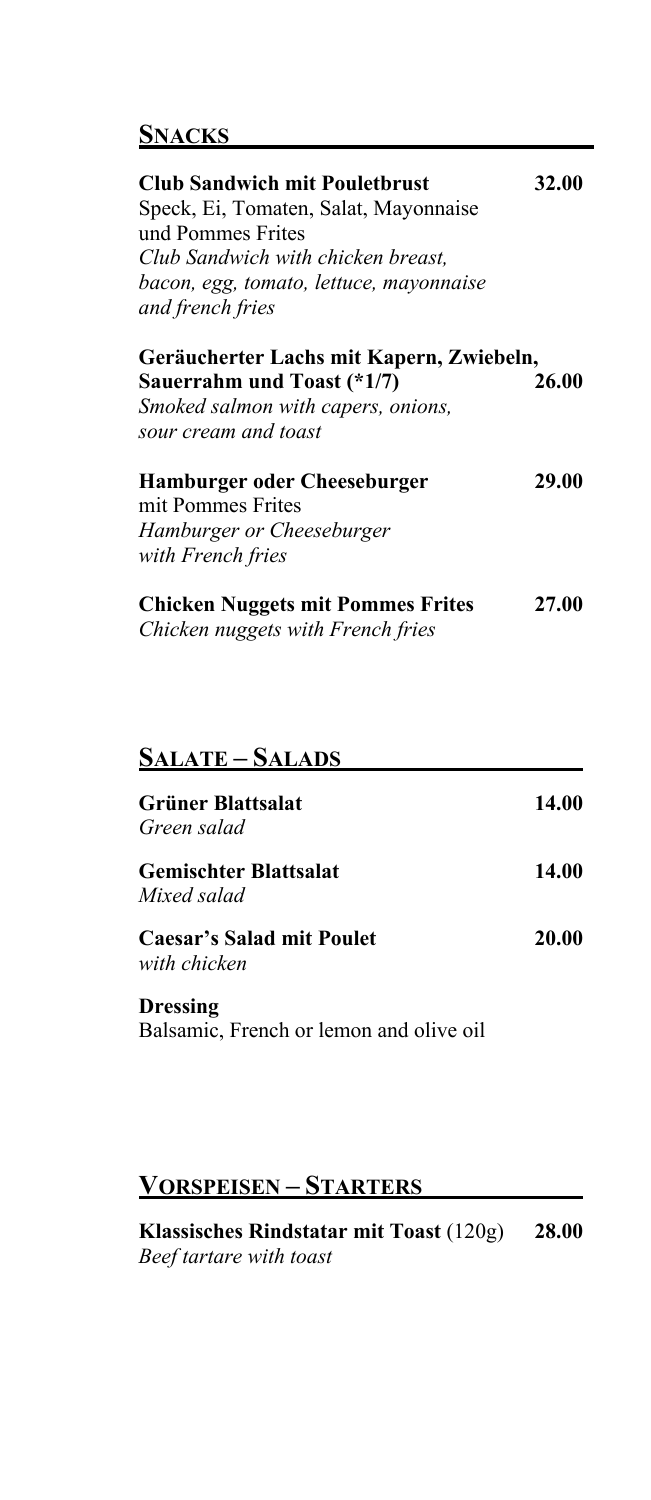#### **SUPPEN – SOUPS**

| <b>Klassische Bündner Gerstensuppe</b><br>Classical Grison's barley soup                                        | <b>14.00</b> |
|-----------------------------------------------------------------------------------------------------------------|--------------|
| <b>Tagessuppe</b><br>Soup of the day                                                                            | <b>13.00</b> |
| <b>PASTA</b>                                                                                                    |              |
| Spaghetti:                                                                                                      |              |
| al pomodoro / tomato                                                                                            | 22.00        |
| al pesto / pesto                                                                                                | 22.00        |
| alla Bolognese / meat                                                                                           | 22.00        |
| <b>Ravioli mit Ricotta und Spinat</b><br>an Salbei-Butter<br>Ravioli with ricotta and spinach<br>on sage butter | 23.00        |

#### **MITTAGSLUNCH VON 12.00-14.00 UHR**

#### **Einfach Hammer!**

**2 Gänge nach Ihrer Wahl für CHF 28.00 und zusätzlich im Preis inbegriffen sind ein alkoholfreies Getränk und ein Kaffee. Fragen Sie nach unserem Mittagslunch!**



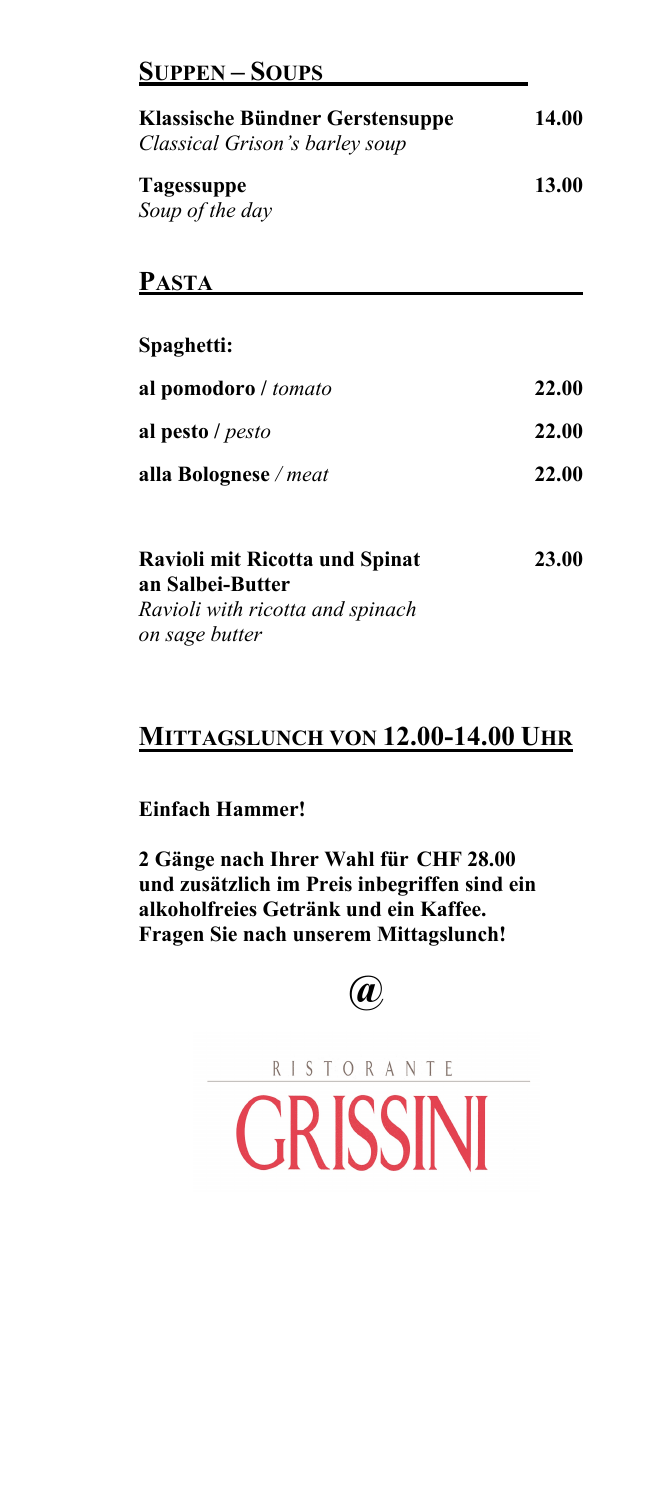### **FISCH – FISH**

#### **Forellenfilet an klarer Buttersauce und Zitrone mit Gemüse (\*4/7/9) 38.00** *Trout fillet with clarified butter lemon sauce and vegetables*

**Wolfsbarschfilet mit Kartoffelpüree und mediterraner Sauce (\*4/7) 44.00** Sea bass fillet with potato puree and Mediterranean sauce

### **FLEISCH – MEAT**

**Angus-Rindsfilet mit Rotweinsauce 55.00** Rosmarin Kartoffeln und glasiertem Gemüse *Swiss Angus beef fillet with red wine sauce rosemary potatoes and glazed vegetables*

**Zürcher Kalbsgeschnetzeltes mit Rösti 44.00** *Veal strips in cream and mushroom sauce Zurich style with Rösti potatoes*

**Knusprig gebratenes Stubenküken «Mistkratzerli» nach Jäger Art (Paprika, Oliven, Tomate) mit Rosmarinkartoffeln (\*7/9) 42.00** *Crispy roasted spring chicken hunter style (peppers, olives, tomato) and* 

*rosemary potatoes*

In unserer Küche verwenden wir die besten Produkte, welche auf dem Markt erhältlich sind. Rind, Kalb, Poulet, Wild und Schweinefleisch kommen aus der Schweiz. Unsere Rauchfische beziehen wir von der Dyhrberg AG, der ersten Lachsräucherei der Schweiz, die ihre ausgesuchten Spezialitäten noch immer in der Schweiz nach der alten Methode im Holzofen räuchert.

*In our kitchen we only use the best products available on the market. Beef, veal, chicken, venison and pork come from Switzerland.*

*Our smoked fish is produced by Dyhrberg AG, the first Swiss salmon smokehouse which still produces its specialties in wooden stoves according to an ancient process.*